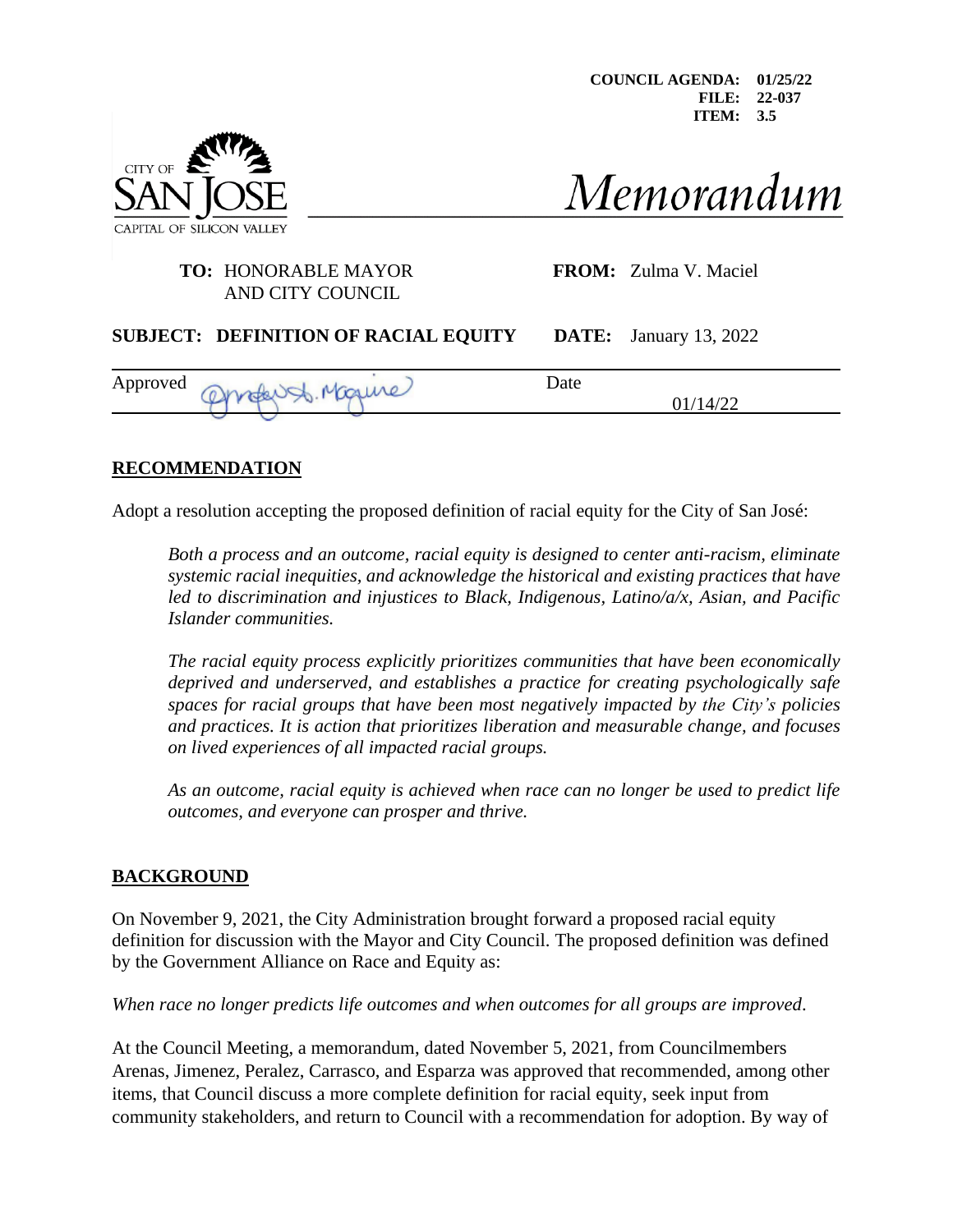HONORABLE MAYOR AND CITY COUNCIL January 13, 2022 **Subject: Definition of Racial Equity**  Page 2

the same Council memorandum, the five Councilmembers also recommended an alternative definition for racial equity as follows:

*"Racial equity is realized when race can no longer be used to predict life outcomes, and outcomes for all groups are improved.*

*Racial equity means we eliminate racial disproportionalities so that race can no longer be used to predict success, and we increase the success of all communities. We set goals and measures to track our progress, with the recognition that strategies must be targeted to close the gaps. Systems and structures that are failing communities of color are actually failing all of us, economically and psychologically. Advancing racial equity is to our collective benefit*." 1

As directed, staff met with several community members and community-based organizations to reflect on and finalize a proposed definition of racial equity.

## **ANALYSIS**

The City Manager's Office of Racial Equity staff organized two meetings in the month of December 2021 with several, diverse community member groups, including, but not limited to, the following: Black Leadership Kitchen Cabinet, National Compadres Network, Racial Equity Action Leadership Coalition, Sacred Heart Community Services, San Jose State University, Silicon Valley Council of Nonprofits, Veggielution, and Vietnamese American Roundtable. The purpose of the meetings was to inform community members of and gather feedback on both racial equity definitions. Stakeholders from these groups included representatives from Black/African Ancestry, Native American, Chicano/Latin/o/a/x, Asian/Pacific Islander, gender identity, Lesbian, Gay, Bisexual, Transgender, Queer/Questioning, Intersex, and Asexual/Aromantic/Agender (LGBTQIA), senior, youth, and faith-based communities. Many of the representatives also hold expertise and knowledge in several areas: disability/access, academia, grassroots and neighborhood organizing, age and intergenerational bridge building, nonprofit coalitions, and anti-racism. In addition, ORE received feedback via e-mail from several community residents.

There was a consensus from community members and organizations that the racial equity definition should be bold and explicit in acknowledging the historical and continued injustices and trauma to communities of color. Below are some highlights of other themes that surfaced from the meetings:

• The word "improved" in the original definition did not speak to the depth of the positive outcomes for all racial groups the City seeks to achieve. The word "thriving" was explicitly recommended by numerous residents.

<sup>1</sup> https://sanjose.legistar.com/View.ashx?M=F&ID=9943967&GUID=411C57C4-AB1B-4869-BEF8- 00B85ED5FF27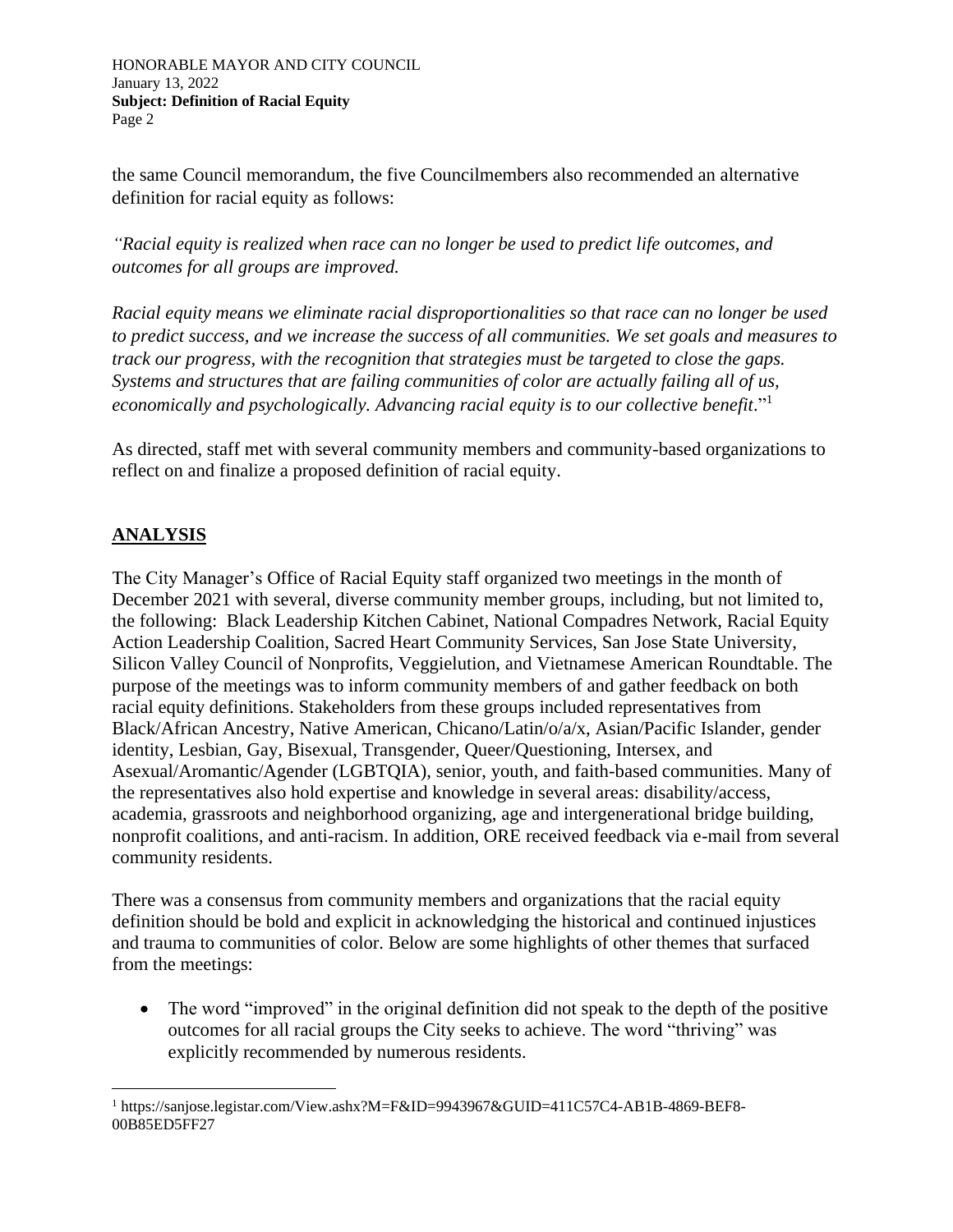HONORABLE MAYOR AND CITY COUNCIL January 13, 2022 **Subject: Definition of Racial Equity**  Page 3

- Anti-racism, systemic racism, cultural wealth, colonialism, White privilege, and reparations were all words referenced in the discussions that residents recommended the City frame within guiding principles.
- Consider the intersectionality of race/ethnicity and other marginalized communities that are impacted by compounding systems of oppression.

As mentioned in prior memorandums and presentations, the City of San José leads with race but does not end with race. Leading with race means acknowledging the pervasive and deep disparities faced by people of color. It is also important to recognize the marginalization and oppression of many other communities such as LGBTQIA, people with disabilities, the linguistically diverse, and many others who may experience systemic inequity. Many people and communities live at the intersection of these identities. By leading with race, the City of San José can be better equipped to transform systems and institutions impacting other marginalized groups.

Based on the feedback from the community stakeholders as well as further research from other cities and jurisdictions, City staff has re-crafted a definition of racial equity for Council consideration that is defined as both a process and outcome. The process is the approach to achieve the desired outcome; the outcome is the end result the City aspires to achieve.

## **CONCLUSION**

The City Administration is committed to institutionalizing a racial equity practice across the organization and is eager to embrace a City Council approved racial equity definition that speaks to the commitment towards transformation for communities that have historically and continue to be marginalized.

## **EVALUATION AND FOLLOW-UP**

No additional follow up action with the City Council is expected at this time.

#### **CLIMATE SMART SAN JOSE**

The recommendation in this memorandum has no effect on Climate Smart San José energy, water, or mobility goals.

## **PUBLIC OUTREACH**

This memorandum will be posted on the agenda website for the City Council on January 25, 2022.